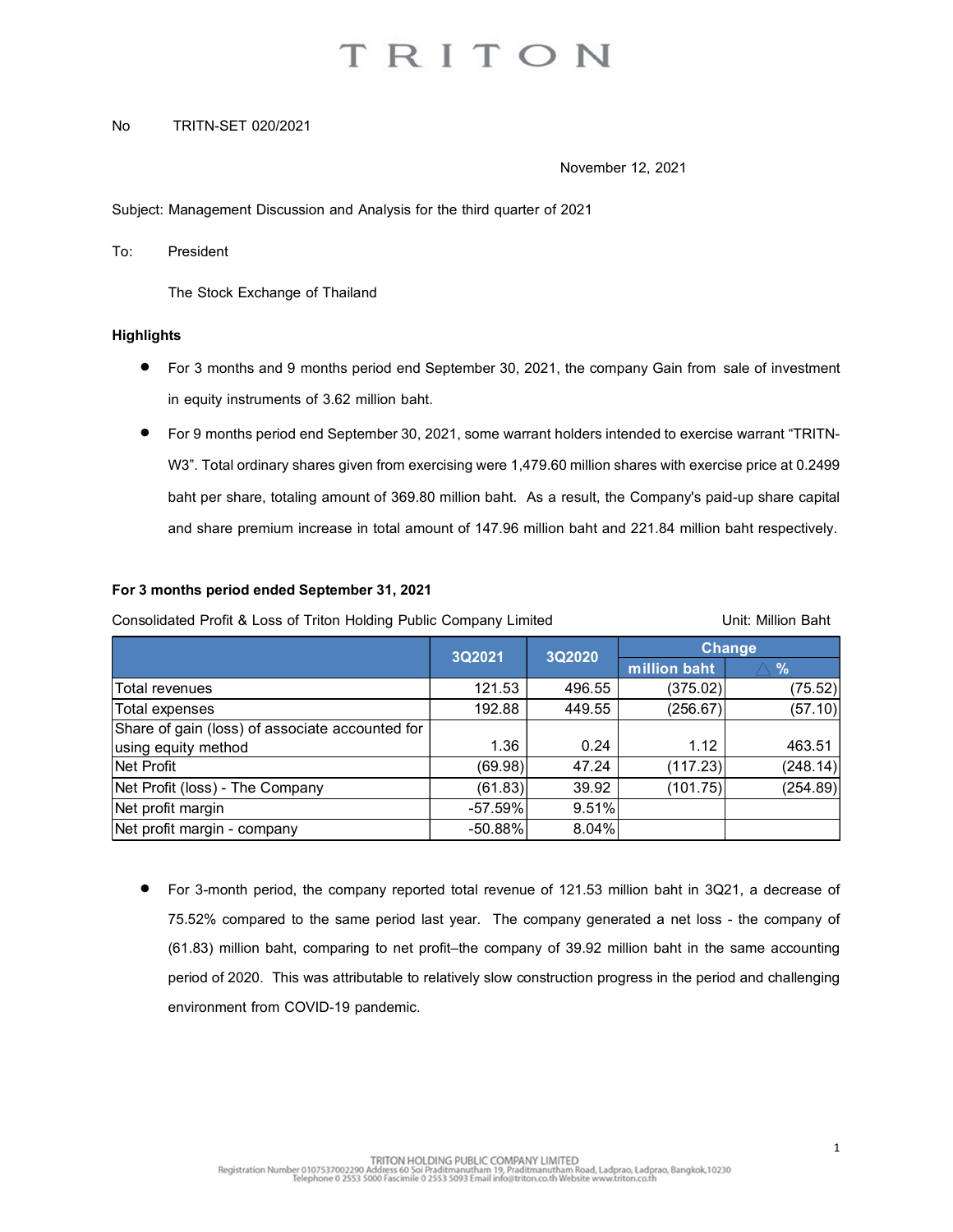|                                                  | TRITON                 |                |               |               |
|--------------------------------------------------|------------------------|----------------|---------------|---------------|
|                                                  |                        |                |               |               |
|                                                  |                        |                |               |               |
| For 9 months period ended Sept 30, 2021          |                        |                |               |               |
|                                                  |                        |                | <b>Change</b> |               |
|                                                  | Q1-Q3/2021             | Q1-Q3/2020     | million baht  | $\frac{9}{6}$ |
| Total revenues                                   | 607.98                 | 1,262.95       | (654.97)      | (51.86)       |
| Total expenses                                   | 753.32                 | 1,194.31       | (440.99)      | (36.92)       |
| Share of gain (loss) of associate accounted for  |                        |                |               |               |
| using equity method                              | 1.52                   | 0.26           | 1.26          | 484.81        |
| Net Profit                                       | (143.82)               | 68.90          | (212.72)      | (308.75)      |
| Net Profit (loss) - The Company                  | (107.40)               | 60.42          | (167.82)      | (277.76)      |
| Net profit margin<br>Net profit margin - company | $-23.66%$<br>$-17.67%$ | 5.46%<br>4.78% |               |               |

 For 9-month period, Triton Holding Public Company Limited ("TRITN") reported total revenue of 607.98 million baht in Q1-Q3/2021, comparing to total revenue of 1,262.95 million baht in the same period last year. The company generated a net loss - the company of (107.40) million baht, comparing to net profit– the company of 60.42 million baht in the same accounting period of 2020. This was attributable to relatively slow construction progress in the period, challenging environment from COVID-19 pandemic on overall of new projects acquiring and one-time decreasing in project-value of a subsidiary. reported total revenue of 607.98<br>
(167.82) (277.76)<br>
(277.76)<br>
This was attributable to relatively<br>
COVID-19 pandemic on overall of<br>
bosidiary.<br>
Unit : Million Baht<br>
Change<br>
million baht<br>
Change<br>
(338.17) (71.22)<br>
(207.31 (143.82) 68.90 (212.72) (308.75)<br>
The Company (107.40) 60.42 (167.82) (277.76)<br>
-company -23.66% 5.46%<br>
-company -17.67% 4.78%<br>
white period, Triton Holding Public Company Limited ("TRITN") reported total revenue of 607.9

## **1. Construction Business National State of Exception Construction Baht** Unit : Million Baht

| $\overline{C}$ rivill (1055) - The Company                                                                                                                                                                                                                                                                                                                                                                                                                                                                                                           | 101.401          | <b>UU.44</b>    | (101.02)             | (L11.10)            |
|------------------------------------------------------------------------------------------------------------------------------------------------------------------------------------------------------------------------------------------------------------------------------------------------------------------------------------------------------------------------------------------------------------------------------------------------------------------------------------------------------------------------------------------------------|------------------|-----------------|----------------------|---------------------|
| Net profit margin                                                                                                                                                                                                                                                                                                                                                                                                                                                                                                                                    | $-23.66%$        | 5.46%           |                      |                     |
| Net profit margin - company                                                                                                                                                                                                                                                                                                                                                                                                                                                                                                                          | $-17.67%$        | 4.78%           |                      |                     |
| For 9-month period, Triton Holding Public Company Limited ("TRITN") reported total revenue of 607.98<br>million baht in Q1-Q3/2021, comparing to total revenue of 1,262.95 million baht in the same period last<br>year. The company generated a net loss - the company of (107.40) million baht, comparing to net profit-<br>the company of 60.42 million baht in the same accounting period of 2020. This was attributable to relatively<br>slow construction progress in the period, challenging environment from COVID-19 pandemic on overall of |                  |                 |                      |                     |
| new projects acquiring and one-time decreasing in project-value of a subsidiary.<br>1. Construction Business                                                                                                                                                                                                                                                                                                                                                                                                                                         |                  |                 |                      |                     |
| <b>Construction</b>                                                                                                                                                                                                                                                                                                                                                                                                                                                                                                                                  | 3Q2021           | 3Q2020          | <b>Change</b>        | Unit: Million Baht  |
|                                                                                                                                                                                                                                                                                                                                                                                                                                                                                                                                                      |                  |                 | million baht         | $\frac{9}{6}$       |
| Revenues                                                                                                                                                                                                                                                                                                                                                                                                                                                                                                                                             | 136.68<br>179.98 | 474.85          | (338.17)             | (71.22)             |
| <b>Expenses</b><br>Gross profit                                                                                                                                                                                                                                                                                                                                                                                                                                                                                                                      | (43.30)          | 387.29<br>87.56 | (207.31)<br>(130.86) | (53.53)<br>(149.46) |
| Idle cost on a particular contract                                                                                                                                                                                                                                                                                                                                                                                                                                                                                                                   | 5.68             | 7.75            | (2.07)               | (26.69)             |
| Finance cost                                                                                                                                                                                                                                                                                                                                                                                                                                                                                                                                         | 2.13             | 2.25            | (0.13)               | (5.59)              |

 For 3-month period, Construction business has generated revenues of 136.68 million baht, comparing to revenues of 474.85 in the same period last year, or a decrease of 338.17 million baht. Construction business generated negative gross profit of (43.30) million baht, comparing to gross profit 87.56 million baht in the same period last year. This was attributable to relatively slow construction progress in the period and challenging environment from COVID-19 pandemic.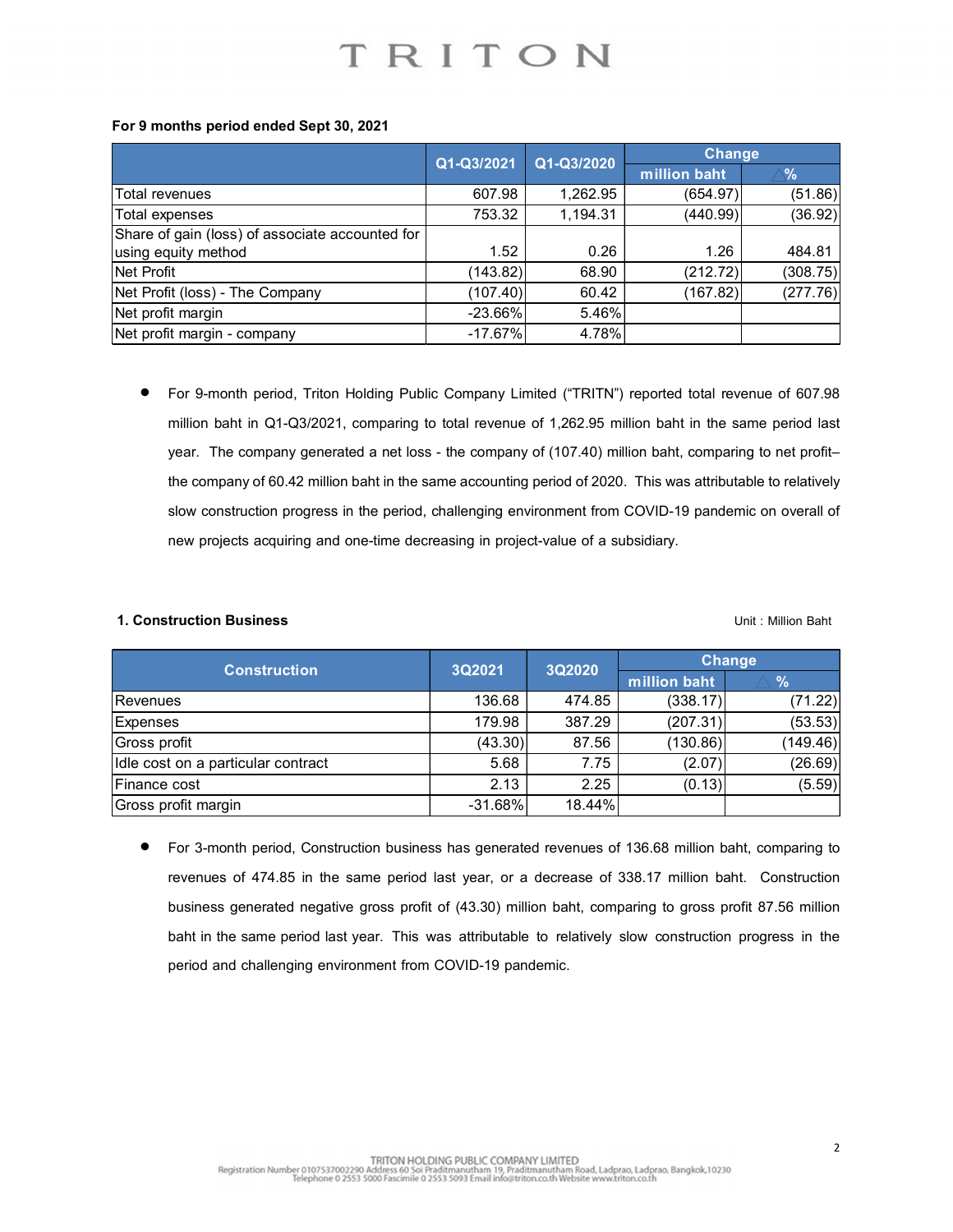| TRITON<br><b>Change</b><br><b>Construction</b><br>Q1-Q3/2021<br>Q1-Q3/2020<br>million baht<br>$\%$<br>476.89<br>1,199.83<br>(60.25)<br>Revenues<br>(722.94)<br>539.81<br>(47.86)<br>Expenses<br>1,035.32<br>(495.51)<br>164.51<br>Gross profit<br>(62.92)<br>(227.43)<br>(138.25)<br>Idle cost on a particular contract<br>17.96<br>17.19<br>0.77<br>4.50 |              |      |      |      |        |
|-----------------------------------------------------------------------------------------------------------------------------------------------------------------------------------------------------------------------------------------------------------------------------------------------------------------------------------------------------------|--------------|------|------|------|--------|
|                                                                                                                                                                                                                                                                                                                                                           |              |      |      |      |        |
|                                                                                                                                                                                                                                                                                                                                                           |              |      |      |      |        |
|                                                                                                                                                                                                                                                                                                                                                           |              |      |      |      |        |
|                                                                                                                                                                                                                                                                                                                                                           |              |      |      |      |        |
|                                                                                                                                                                                                                                                                                                                                                           |              |      |      |      |        |
|                                                                                                                                                                                                                                                                                                                                                           |              |      |      |      |        |
|                                                                                                                                                                                                                                                                                                                                                           |              |      |      |      |        |
|                                                                                                                                                                                                                                                                                                                                                           |              |      |      |      |        |
|                                                                                                                                                                                                                                                                                                                                                           |              |      |      |      |        |
|                                                                                                                                                                                                                                                                                                                                                           |              |      |      |      |        |
|                                                                                                                                                                                                                                                                                                                                                           |              |      |      |      |        |
|                                                                                                                                                                                                                                                                                                                                                           |              |      |      |      |        |
|                                                                                                                                                                                                                                                                                                                                                           |              |      |      |      |        |
|                                                                                                                                                                                                                                                                                                                                                           |              |      |      |      |        |
|                                                                                                                                                                                                                                                                                                                                                           |              |      |      |      |        |
|                                                                                                                                                                                                                                                                                                                                                           |              |      |      |      |        |
|                                                                                                                                                                                                                                                                                                                                                           |              |      |      |      |        |
|                                                                                                                                                                                                                                                                                                                                                           |              |      |      |      |        |
|                                                                                                                                                                                                                                                                                                                                                           |              |      |      |      |        |
|                                                                                                                                                                                                                                                                                                                                                           |              |      |      |      |        |
| 13.71%<br>$-13.19%$<br>Gross profit margin                                                                                                                                                                                                                                                                                                                | Finance cost | 6.42 | 3.21 | 3.21 | 100.15 |
|                                                                                                                                                                                                                                                                                                                                                           |              |      |      |      |        |

 For 9-month period, Construction business has generated revenues of 476.89 million baht, comparing to revenues of 1,199.83, a decrease 60.25% compared to the same accounting period of 2020. Construction business generated gross loss of (62.92) million baht, comparing to gross profit 164.51 million baht in the same period last year. This was attributable to relatively slow construction progress in the period, challenging environment from COVID-19 pandemic and one-time decreasing in project-value of a subsidiary. million baht  $\frac{6}{172294}$   $\frac{(60.25)}{(495.51)}$   $\frac{(47.86)}{(138.25)}$   $\frac{(227.43)}{(138.25)}$   $\frac{(138.25)}{3.21}$   $\frac{(100.15)}{100.15}$ <br>476.89 million baht, comparing to tring period of 2020. Construction<br>is profit 164.51 millio Construction<br>
Mathematic Construction<br>
1.199.83 (722.94) (60.25)<br>
539.81 1.99.83 (722.94) (60.25)<br>
1.199.83 1.199.83 (495.551) (47.86)<br>
1.7.96 17.19 0.77 4.50<br>
in 1.319% 13.71%<br>
1.199.83 a decrease 60.25% compared to the

| Revenues                            |                                                                                                                                                                                                                     | 476.89            | 1,199.83       | (722.94)      | (60.25)       |
|-------------------------------------|---------------------------------------------------------------------------------------------------------------------------------------------------------------------------------------------------------------------|-------------------|----------------|---------------|---------------|
| Expenses                            |                                                                                                                                                                                                                     | 539.81            | 1,035.32       | (495.51)      | (47.86)       |
| Gross profit                        |                                                                                                                                                                                                                     | (62.92)           | 164.51         | (227.43)      | (138.25)      |
|                                     | Idle cost on a particular contract                                                                                                                                                                                  | 17.96             | 17.19          | 0.77          | 4.50          |
| Finance cost                        |                                                                                                                                                                                                                     | 6.42              | 3.21           | 3.21          | 100.15        |
| Gross profit margin                 |                                                                                                                                                                                                                     | $-13.19%$         | 13.71%         |               |               |
|                                     | revenues of 1,199.83, a decrease 60.25% compared to the same accounting period of 2020. Construction<br>business generated gross loss of (62.92) million baht, comparing to gross profit 164.51 million baht in the |                   |                |               |               |
|                                     | same period last year. This was attributable to relatively slow construction progress in the period,<br>challenging environment from COVID-19 pandemic and one-time decreasing in project-value of a<br>subsidiary. |                   |                |               |               |
|                                     | <b>HDD + Civil</b>                                                                                                                                                                                                  | Q3/2564           | Q3/2563        | <b>Change</b> |               |
|                                     |                                                                                                                                                                                                                     |                   |                | million baht  | $\frac{9}{6}$ |
| Revenues                            |                                                                                                                                                                                                                     | 77.38             | 387.43         | (310.04)      | (80.03)       |
| Expenses                            |                                                                                                                                                                                                                     | 122.08            | 323.72         | (201.64)      | (62.29)       |
| Gross Profit                        |                                                                                                                                                                                                                     | (44.70)           | 63.71          | (108.41)      | (170.17)      |
|                                     | Idle cost on a particular contract                                                                                                                                                                                  | 5.68              | 7.75           | (2.07)        | (26.69)       |
| Finance cost<br>Gross profit margin |                                                                                                                                                                                                                     | 0.60<br>$-57.76%$ | 0.63<br>16.44% | (0.03)        | (5.21)        |

- Oil and gas infrastructure construction to northern area Project (98.81% progress)
- Underground Piping Construction and Electrical Conduit Installation Project under Chao Phraya river with Metropolitan Electricity Authority (100% progress)
- Pipe Jacking Construction Contract under Highway No. 304, Pak Kret District Chaeng Watthana Government Center (19.61% progress)
- Oil and gas infrastructure construction to north east area Project (88.31% progress)
- Oil and gas infrastructure construction in Bangkok (new project to start in 4Q21)

Civil engineering construction generated revenue of 2.48 million baht in 3Q21. The construction works consist of the Train Station and U-turn Overpass Crossing over Double-track Railway Projects in the southern part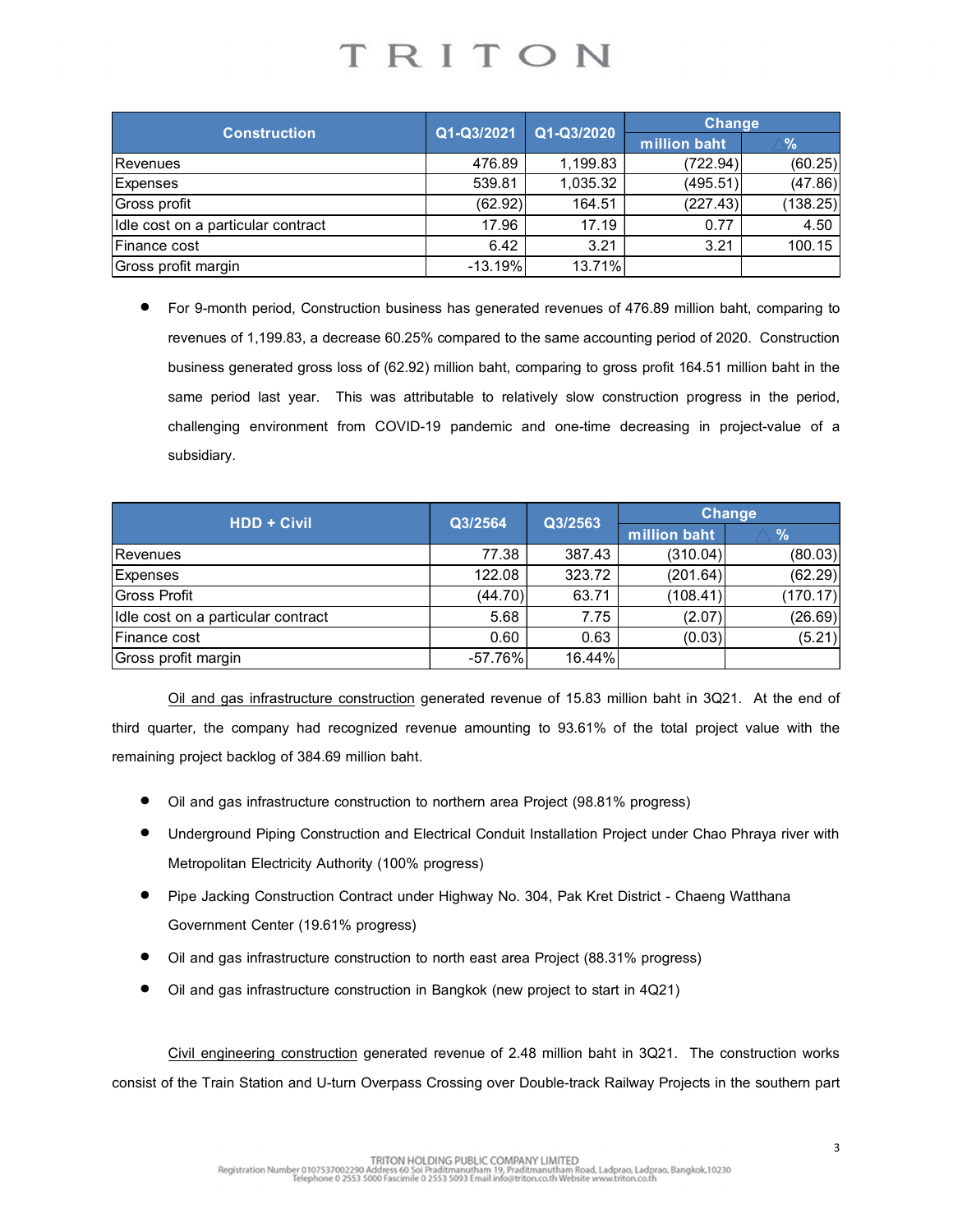## TRITON

of Thailand. The company had recognized revenue from Civil engineering construction project amounting to 94.47% of the total project value with the remaining project backlog of 3.13 million Baht.

Train and Railway systems and construction On July 1, 2020, Triton Engineering and Construction Company Limited, a subsidiary of the company, acquired 65% of ordinary shares of Trans Thai Railway Company Limited (TTR). For 3 months period end September 30, 2021, Train and Railway systems and construction generated revenue of 59.30 million baht. The business unit generated gross profit of 1.40 million baht. As of September 30, 2021, the remaining project backlog of 442.29 million baht.

### 2. Power Business

| generated revenue of 59.30 million baht. The business unit generated gross profit of 1.40 million baht. As of      |                    |           |                       |                |
|--------------------------------------------------------------------------------------------------------------------|--------------------|-----------|-----------------------|----------------|
| September 30, 2021, the remaining project backlog of 442.29 million baht.                                          |                    |           |                       |                |
|                                                                                                                    |                    |           |                       |                |
| 2. Power Business                                                                                                  |                    |           |                       |                |
| On February 17, 2020, Triton Power Co., Ltd., a subsidiary of the company, acquired 75% of ordinary shares of      |                    |           |                       |                |
| Aukkrarawat Renewable Energy Power Plant Company Limited (AKP). The power plant is under Power Purchase            |                    |           |                       |                |
| Agreement (PPA) with Provincial Electricity Authority (PEA) of 4.9 megawatts. Now, the construction was completed. |                    |           |                       |                |
|                                                                                                                    |                    |           |                       |                |
| For 3-month period, Power business generated revenue of 12.05 million baht, increase by 4.56 million baht or       |                    |           |                       |                |
| increase 60.90%. The Nongree power plant was under major maintenance on generator unit 1,2 and 3 during the        |                    |           |                       |                |
| third quarter. The power plant business generated negative gross-profit of (15.97) million baht, because the power |                    |           |                       |                |
| plants are under plant maintenance process.                                                                        |                    |           |                       |                |
|                                                                                                                    |                    |           |                       |                |
| <b>Power</b>                                                                                                       | Q3/2564            | Q3/2563   | <b>Change</b>         |                |
|                                                                                                                    |                    |           | million baht          | $\%$           |
| Rvenue                                                                                                             | 12.05              | 7.49      | 4.56                  | 60.90          |
| Expenses                                                                                                           | 28.03              | 11.33     | 16.70                 | 147.39         |
| Gross profit                                                                                                       | (15.97)            | (3.84)    | (12.14)               | 316.17         |
| Finance cost                                                                                                       | 3.06<br>$-132.55%$ | 1.20      | 1.86                  | 154.81         |
| Gross profit                                                                                                       |                    | $-51.25%$ |                       |                |
|                                                                                                                    |                    |           |                       |                |
| 3. Other Revenues                                                                                                  |                    |           |                       |                |
|                                                                                                                    | Q3/2564            | Q3/2563   | Change                |                |
| Other income                                                                                                       | 30.79              | 13.22     | million baht<br>17.57 | $\%$<br>132.83 |
|                                                                                                                    |                    |           |                       |                |
| For 3-month period, other revenues were 30.79 million baht, significantly increased by 132.83% or by 17.57 million |                    |           |                       |                |
| baht from the same period last year mainly from Revenue from sales of supplies, machinery rental and Gain from     |                    |           |                       |                |
| sale of investment in equity instruments.                                                                          |                    |           |                       |                |
|                                                                                                                    |                    |           |                       |                |

### 3. Other Revenues

|              | Q3/2564 | Q3/2563       |              | Chanqeˈ |
|--------------|---------|---------------|--------------|---------|
|              |         |               | million baht | $\%$    |
| Other income | 30.79   | 12.OO<br>0.ZZ | 17.57        | 132.83  |